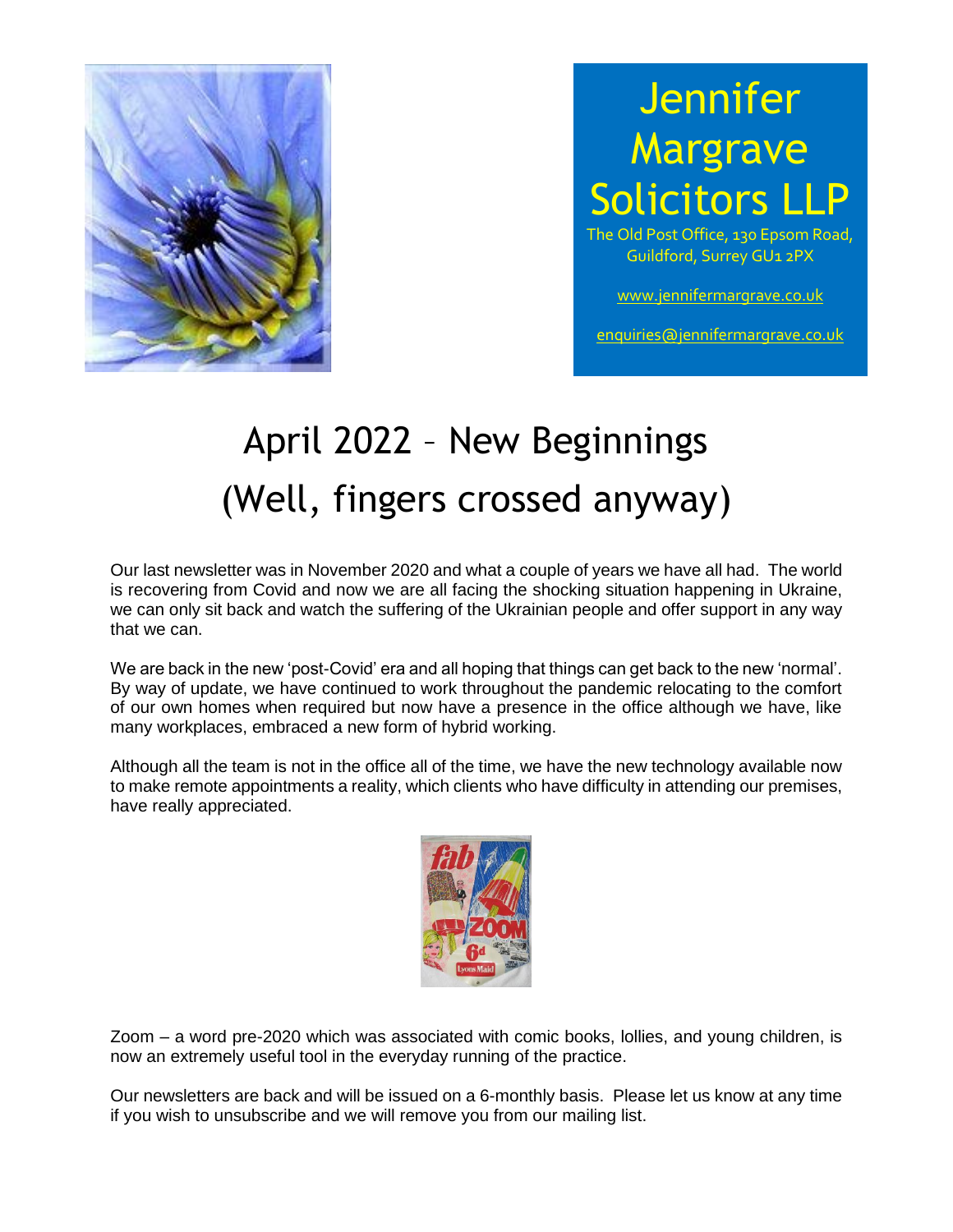

#### Royals prompt an increase in will writing

It was reported that following Prince Phillip's admittance to hospital in February 2021 there were more people writing their wills than any other day of that year. Estimated figures say there was an increase of an unbelievable 131%. This isn't the sole occurrence of this 'royal effect' as again in October 2021 following the Queen's admittance to hospital there was a further increase of 26%.

We like a lot of solicitors' firms noticed a dramatic increase in clients wanting to do wills as soon as the pandemic struck. It seems we were all forced to take a look at our own mortality and where people were forced to sit at home all those 'I'll get around to doing it one day' jobs were dealt with. A familiar statement clients say that wills are one of those such jobs.

Commons myths about wills:

*Won't my spouse inherit everything anyway?* – Possibly not, it may be they would end up sharing with children or even grandchildren. If you are not married then your 'co-habitee' would not inherit anything under intestacy.

*I'm not wealthy enough to need a will* – It's a common misconception that a will is just about assets, it can be a tool to set out your wishes after you die. Perhaps who looks after your children.

*It's fine, I made a will years ago* – It may well be, but you need to ensure it is up to date with your wishes. Clients who make wills with us are sent reminders every 5 years to ensure their documents do still accord with their wishes.

#### Carer's Week – 6-12 June 2022

An annual campaign raising awareness of caring; particularly the unpaid carers that go unrecognized.

Annual fundraising provides support for this vital network of people and if you think you would like to participate then [www.carersweek.org](http://www.carersweek.org/) provides ideas and help.



5 minutes to spare? Have a look at our new revamped website coming soon…...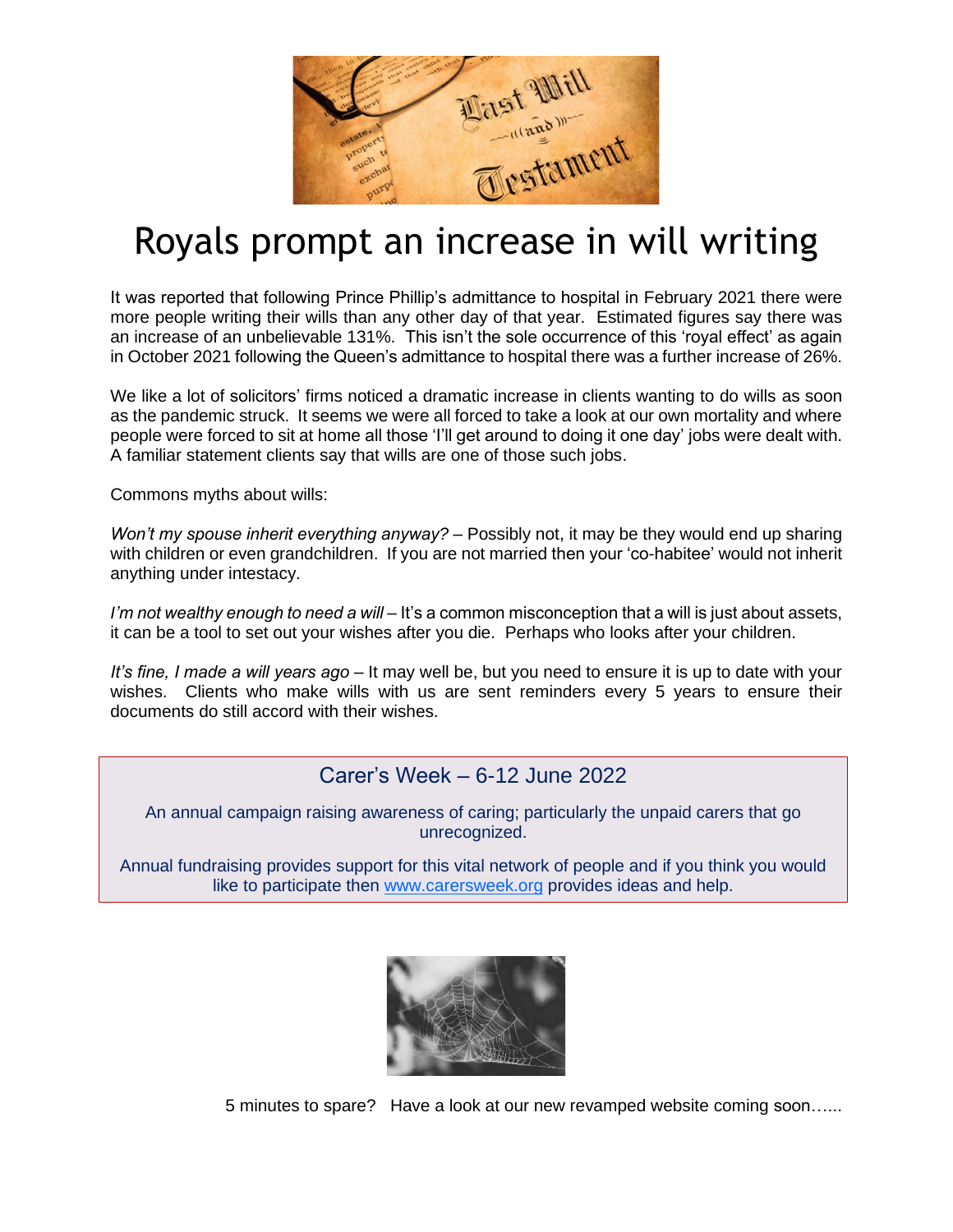## Surrey care homes to be closed by the end of 2024

Surrey County Council reported in the Surrey Advertiser on 23 February 2022 the closure of 8 Council run care homes. Despite a consultation where the majority felt they should be kept open it has been declared that the work required to get them up to standard will make it uneconomic. The homes affected are:

- Abbeywood, Ash Vale
- Barnfield, Horley
- Birchlands, Englefield Green
- Chalkmead, Merstham, Redhill
- Heathside, Woking
- Keswick, Great Bookham
- Meadowside, Staines
- Orchard Court, Lingfield

Another sad day when social care yet again comes under tighter and tighter restraints.

## Trust Registration Service

HMRC have advised that Trustees need to register all trusts in existence, with a few exceptions, with them by 1 September 2022. This is continuing efforts to combat money laundering. Unfortunately, we are unable to register trusts for those clients who are affected where we are not trustees but our aim is to contact those clients that might be directly affected over the coming months with some further guidance which you can also obtain from an accountant/tax adviser.

#### What should we do if someone we know is a victim of financial abuse?

Sadly, this is more common than a lot of people might think and it is extremely hard to contemplate that this might be happening to a person you know and the 'abuser' is perhaps a family member or a person in a position of trust.

Often the abused is completely unaware of the situation or is happy to 'help out' a person in financial difficulties.

Age UK and Help the Aged reported that 70% of this form of abuse is carried out by family members, 50% by adult children.